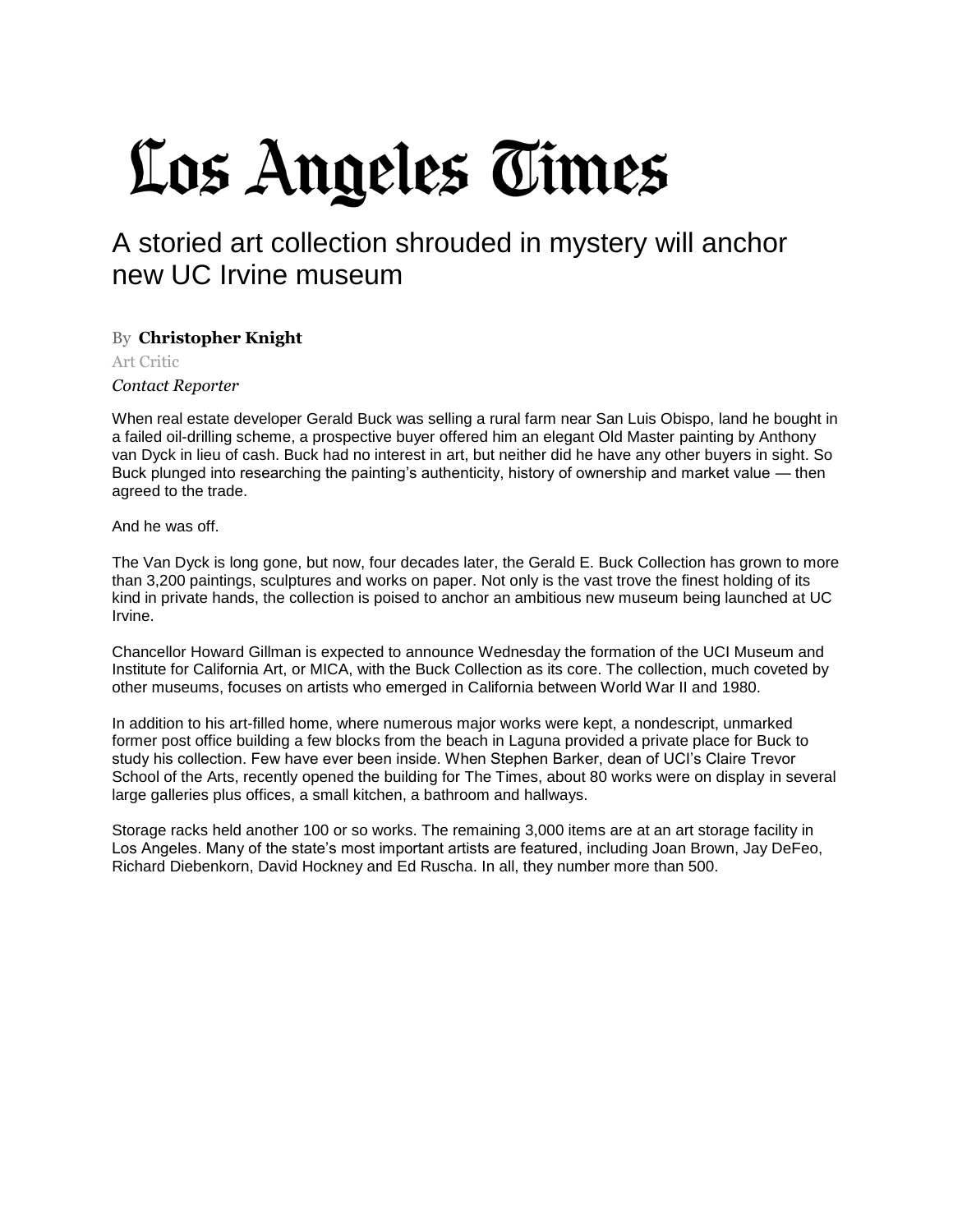

1960s Wallace Berman Verifax collage, left, is among a hundred works currently in the collector's Laguna Beach storage racks. (Al Schaben / Los Angeles Times)

When Buck began collecting seriously three decades ago, California was shedding its entrenched reputation as a regional, parochial art scene. Collectors like Edythe and [Eli Broad](http://www.latimes.com/topic/business/eli-broad-PEBSL014823-topic.html) in Los Angeles and Doris and Donald Fisher in San Francisco were raising the temperature by avidly competing for major, big-ticket art, some made in California, but the majority produced in New York and Europe.

Some of the greatest collectors search below the radar, however, digging deep into under-recognized and undervalued territories. Buck is among them.

MICA has been a long time coming. When architect William Pereira unveiled the master plan for a new UC campus on a thousand acres of rolling rural farmland at Irvine Ranch in 1962, he identified a spot near the entrance as an ideal place to erect an art museum. Half a century after construction on the research university began, and after many uneventful years as a parking lot, the site will become MICA's home.

News of the unrestricted Buck gift comes as a surprise.

According to Barker, who will be executive director of MICA, it is unclear why Buck chose the school to receive the bequest. He was an exceedingly private person whose low-key presence made him an anomaly in Southern California's high-profile art world, where flashier collectors hold sway.

Buck, who died at 73 in 2013, lived in Newport Beach. Few knew the extent of his art collecting, and fewer still have seen the full fruits of his endeavors. A 2013 telephone call from a trust attorney notified the university of the bountiful legacy, which has taken years to work its way through probate. The collector, born in Culver City and an alumnus of UCLA, had no specific ties to the school.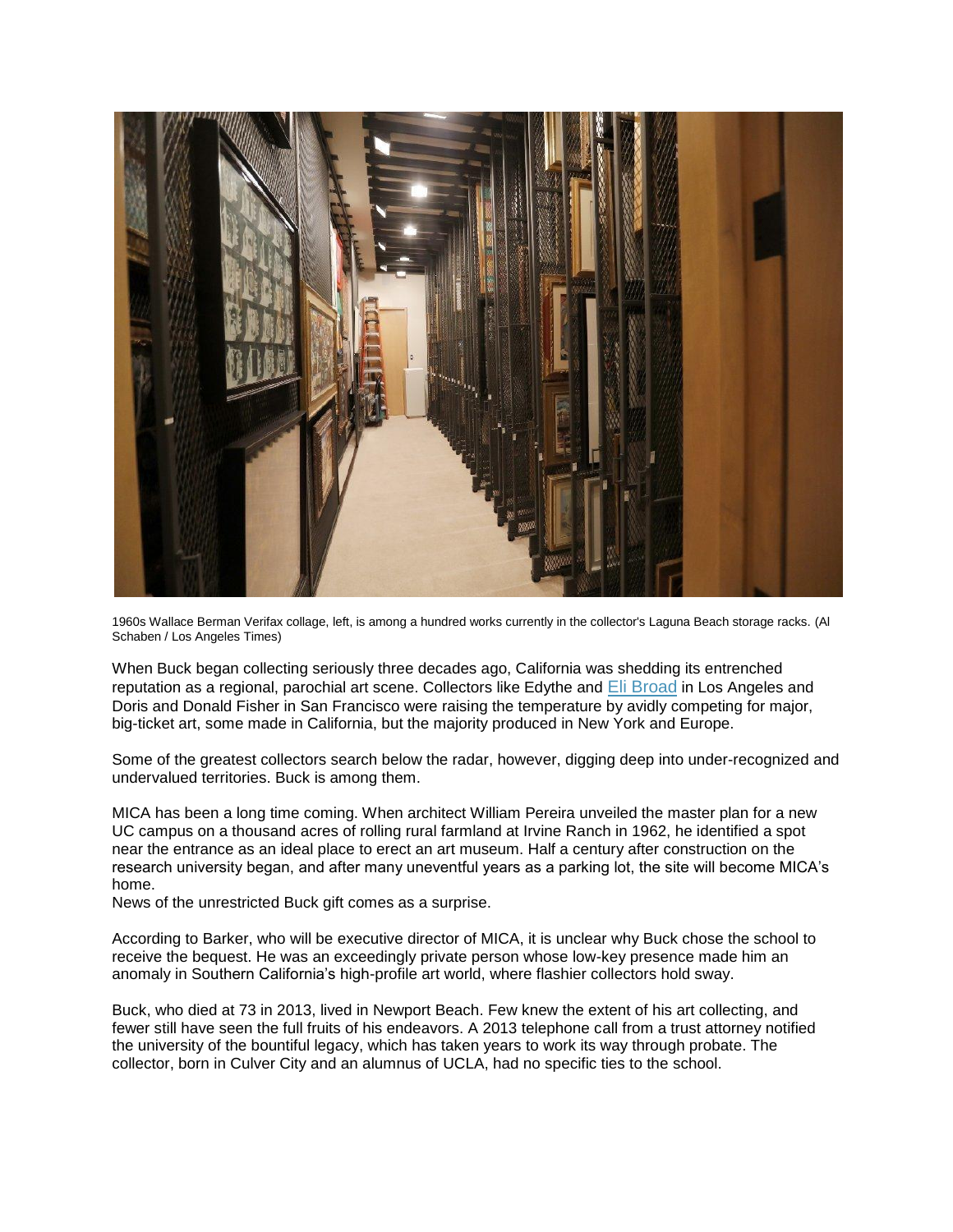"Perhaps," Barker said, "it is simply because we are a prominent research university in the community where he lived."



Stephen Barker, dean of UCI's Claire Trevor School of the Arts, is executive director of MICA. (Al Schaben / Los Angeles Times)



Gerald E. and Bente Buck (Christina Buck)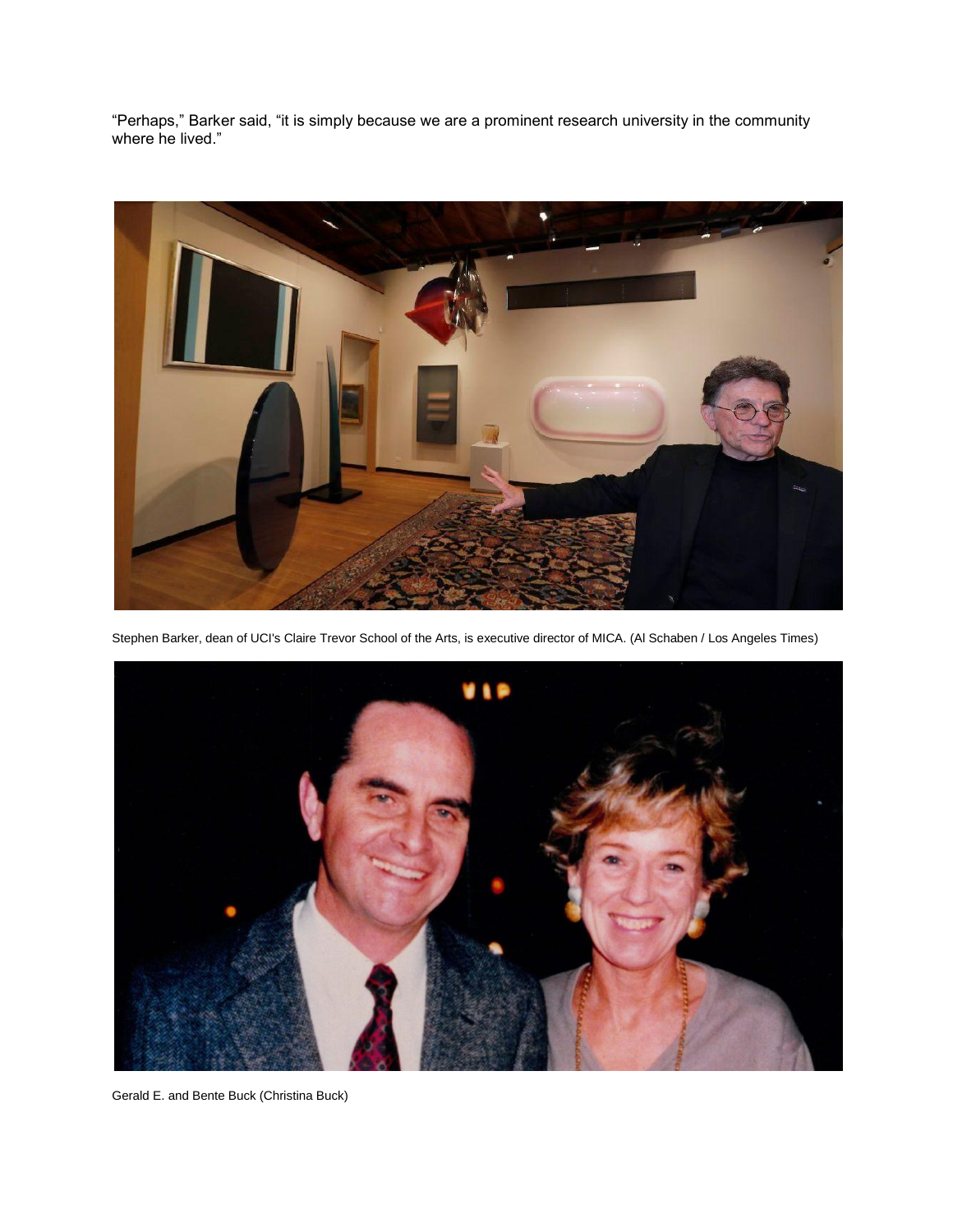Buck's daughter Christina points to the possible influence of art historian Jonathan Fineberg, emeritus professor at the University of Illinois who befriended her father when he was a visiting lecturer at UCI.

Biological sciences form the school's flagship discipline. UCI does have a small art gallery, as well as the Beall Center for Art and Technology, which promotes the intersection of the arts, sciences and engineering. A modest art history program resides in its humanities department, while the School of the Arts offers studio and curatorial studies programs. The plan for MICA is to develop a PhD in museum studies and a master's degree in art conservation.

The Buck Collection includes scores of artists, among them Wallace Berman, Robert Irwin and John McLaughlin. It includes more than 10 works each by John Baldessari, Larry Bell, Bruce Conner and Llyn Foulkes. Six of the collection's 10 Carlos Almaraz paintings, ranging from 1978 to 1989, are in the artist's current retrospective exhibition at the Los Angeles County Museum of Art.

In addition to postwar art, the collection includes plein air, Social Realist and important early Modern paintings from the first half of the 20th century, especially in Southern California. Those holdings include metaphysical abstractionists Agnes Pelton and Henrietta Shore, Surrealists Knud Merrild and Lorser Feitelson, muralist Belle Baranceanu and colorist Oskar Fischinger.

The gift is accompanied by 398 file boxes of art books, auction catalogs, the collector's notepads and acquisition records.



Light & Space sculptures by, from left, Helen Pashgian, DeWain Valentine and Robert Irwin. (Al Schaben / Los Angeles Times)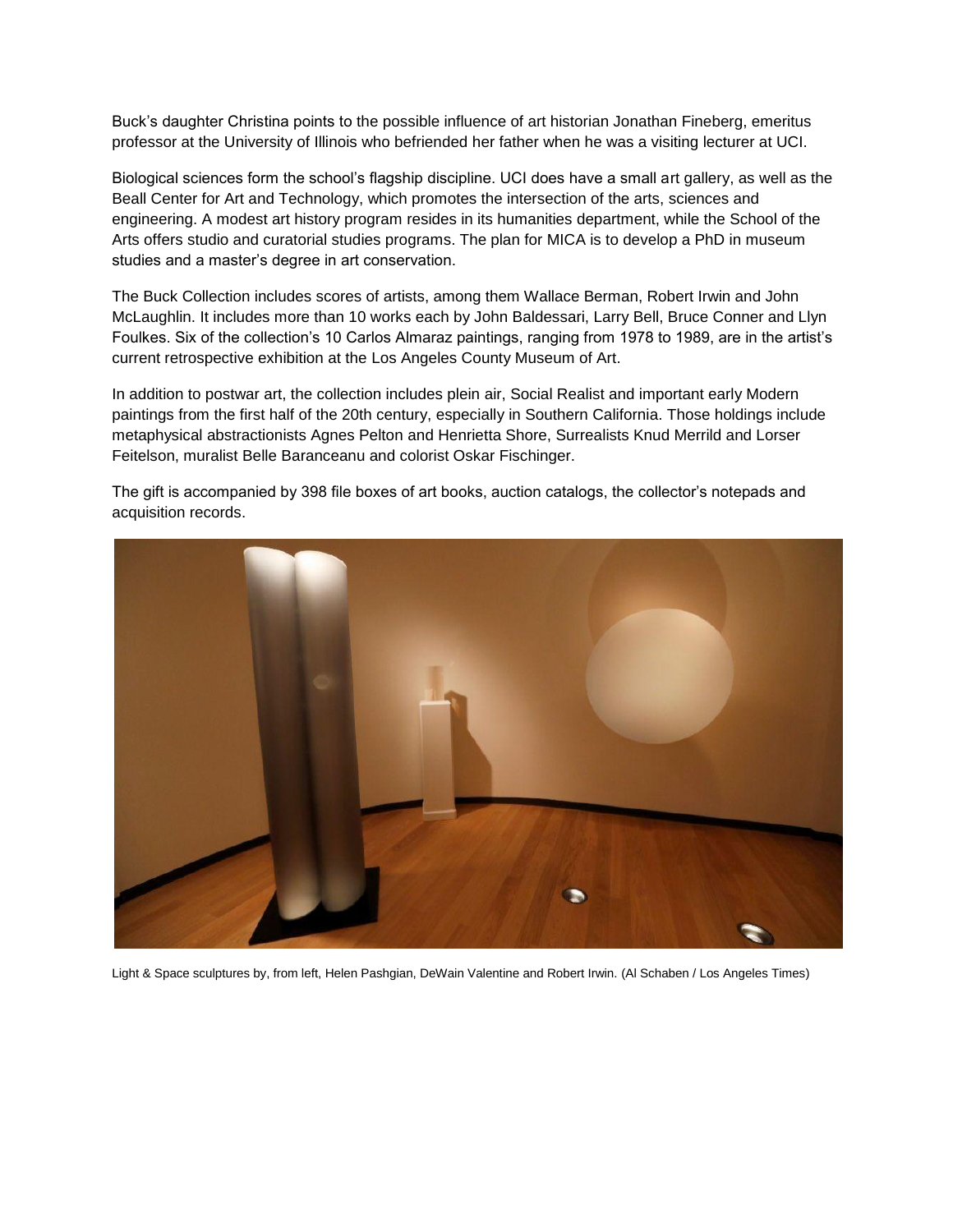

Buck never lost his taste for florid Baroque framing, even on Expressionist paintings by, from left, Nathan Oliveira, Carlos Almaraz and Wolfgang Paalen. A small Peter Voulkos bronze stands on a pedestal at the center. (Al Schaben/Los Angeles Times)

A research museum concentrating on 20th-century California art is distinctive — and potentially revelatory. The field remains woefully understudied. But the announcement coincides with a \$2.5-million gift from the trust established by Buck and his late wife, Bente, to the Smithsonian's Archives of American Art, where he served as a trustee; funds are targeted to its West Coast documentation program.

The collection's 20th-century span made it an unsuitable bequest for a strictly contemporary art museum. Larger Southern California museums, such as LACMA and the Huntington Library, Art Collections and Botanical Gardens were considered but had been generally indifferent to many of the collection's artists in the decades when the work was being made.

Smaller area institutions where Buck often lent art for exhibitions — Laguna Art Museum, Orange County Museum of Art and Palm Springs Art Museum among them — had expressed interest in the collection. For them, a gift would have been transformative, but their research capacities are limited.

Christina Buck said that after her father acquired the Van Dyck, he began to buy more European paintings, including an early Van Gogh. But soon he realized that forming a significant collection of such material was unlikely.

Buck switched to California Impressionism, an early 20th-century regional style based on a European model. His actual piece of the bucolic California landscape had metamorphosed into painted pictures of it.

Encouraged by veteran Los Angeles art dealer Tobey Moss, whose Beverly Boulevard gallery has specialized in art from the 1920s forward, Buck rapidly moved into more adventurous early Modernist and postwar California art.

"We got together at a crucial moment," Moss explained in an interview. "He was a very confident person, very smart and aware of the forces of history."